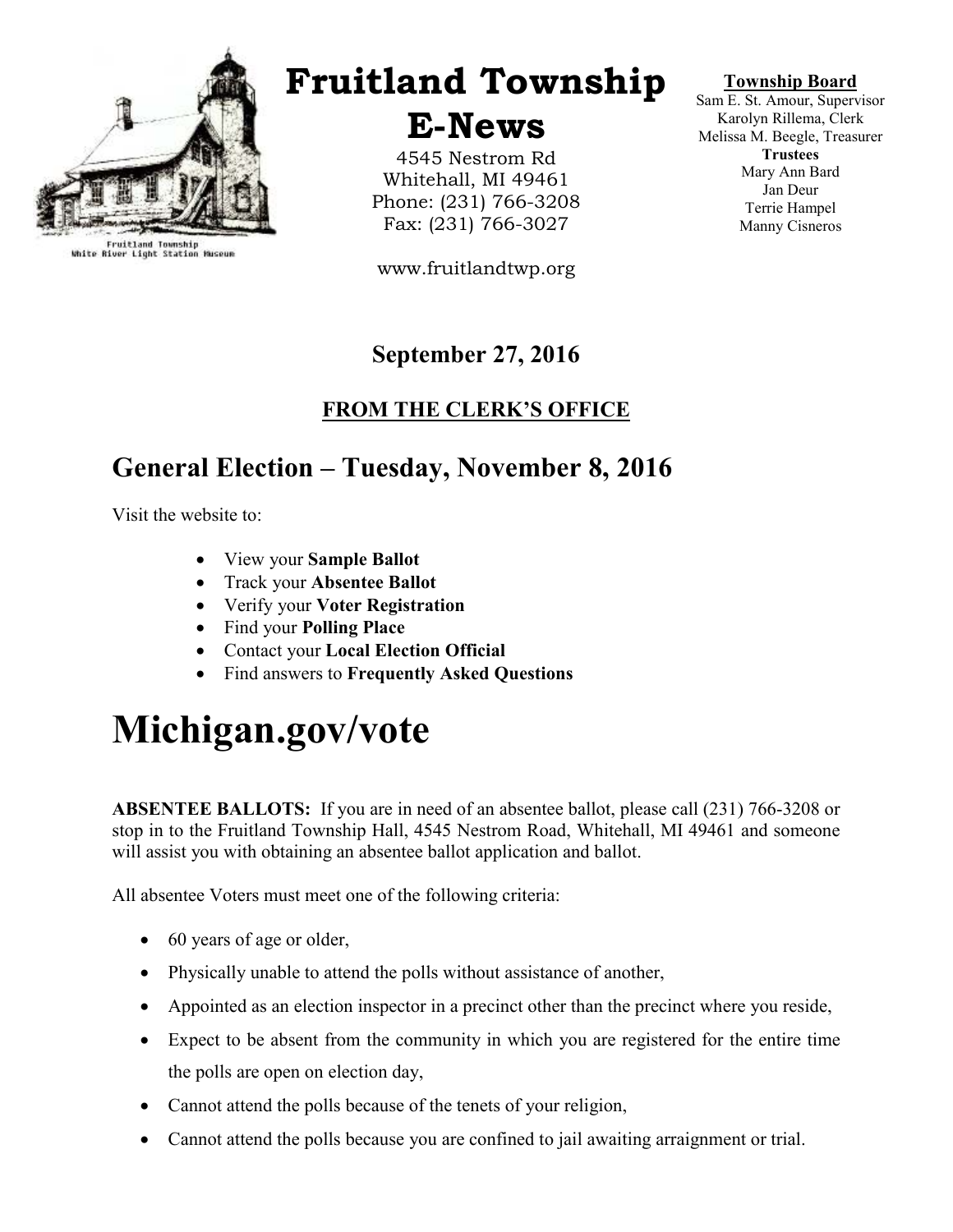#### REMINDER: The Clerk's office will be open on Saturday, November 5, 2016 from 10:00 am to 2:00 pm for the sole purpose of issuing absentee ballots only.

Emergency absentee ballots will still be available on Monday, November 7, 2016, however the ballot MUST be voted in the office at that time. By law, absentee ballots are not allowed to leave the office the day before the election.

#### OCTOBER TOWNSHIP MEETINGS

October 3, 7:00 p.m. – Parks and Recreation Commission October 6, 6:30 p.m. – Planning Commission October 11, 10:00 a.m. – Township Board Work Session October 17, 5:00 p.m. – Township Board

#### TOWNSHIP OFFICE CLOSED

The Fruitland Township offices will be closed Monday, October 10, 2016, Columbus Day.

#### DCWA Newsletter – August 2016

The Duck Creek Watershed Assembly had a successful volunteer drive this summer. An appeal went out to lake residents adjacent to Duck Lake, for the purpose of asking for volunteers to donate their time (and lake access & boat) to help conduct water quality monitoring projects. We are very thankful to the four people who stepped up to the task! Frank & Sue Bednarek and Glenn & Meg Eaton have been extremely helpful over the summer!

Boat Captain Frank Bednarek navigates the luxe pontoon out to the proper GPS coordinates of Duck Lake; and Sue Bednarek, Glenn Eaton, & Meg Eaton assist in the various monitoring responsibilities. Thanks also to watershed members Tom Tisue, Glenn Hayden, and Lynn Knopf who continue to assist.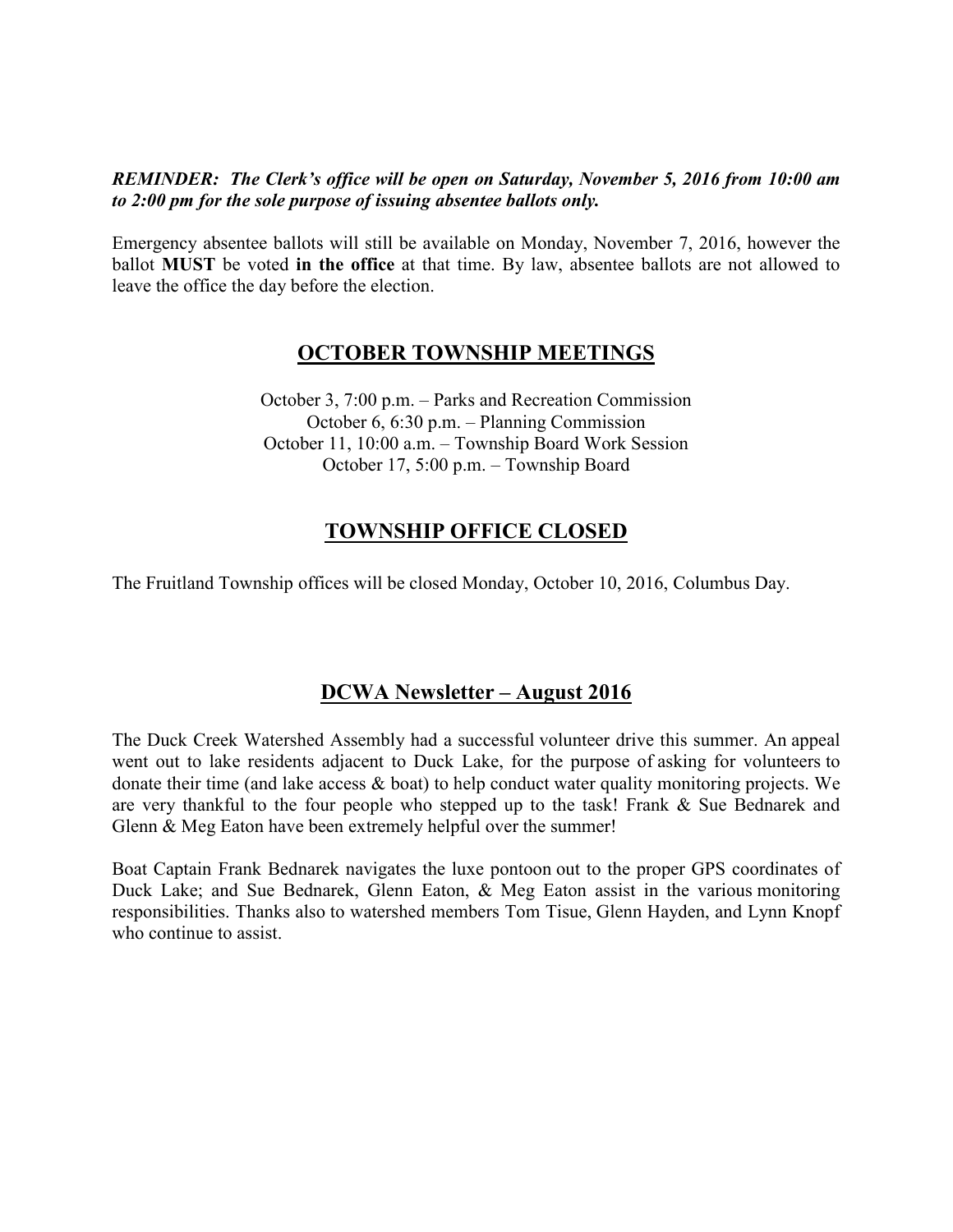

Water Quality monitoring is a lot easier with a nice, roomy boat, docked directly on the lake! Tom Tisue has wrestled his kayak from the public access point; and Glenn Hayden's little boat has often been filled to capacity to get the job done. So we are very grateful for the convenience and expertise provided by our new volunteers!

The Eaton's and Bednarek's have learned that there is more to water quality testing than scooping some water into a jar. But they are mastering the scientific methods.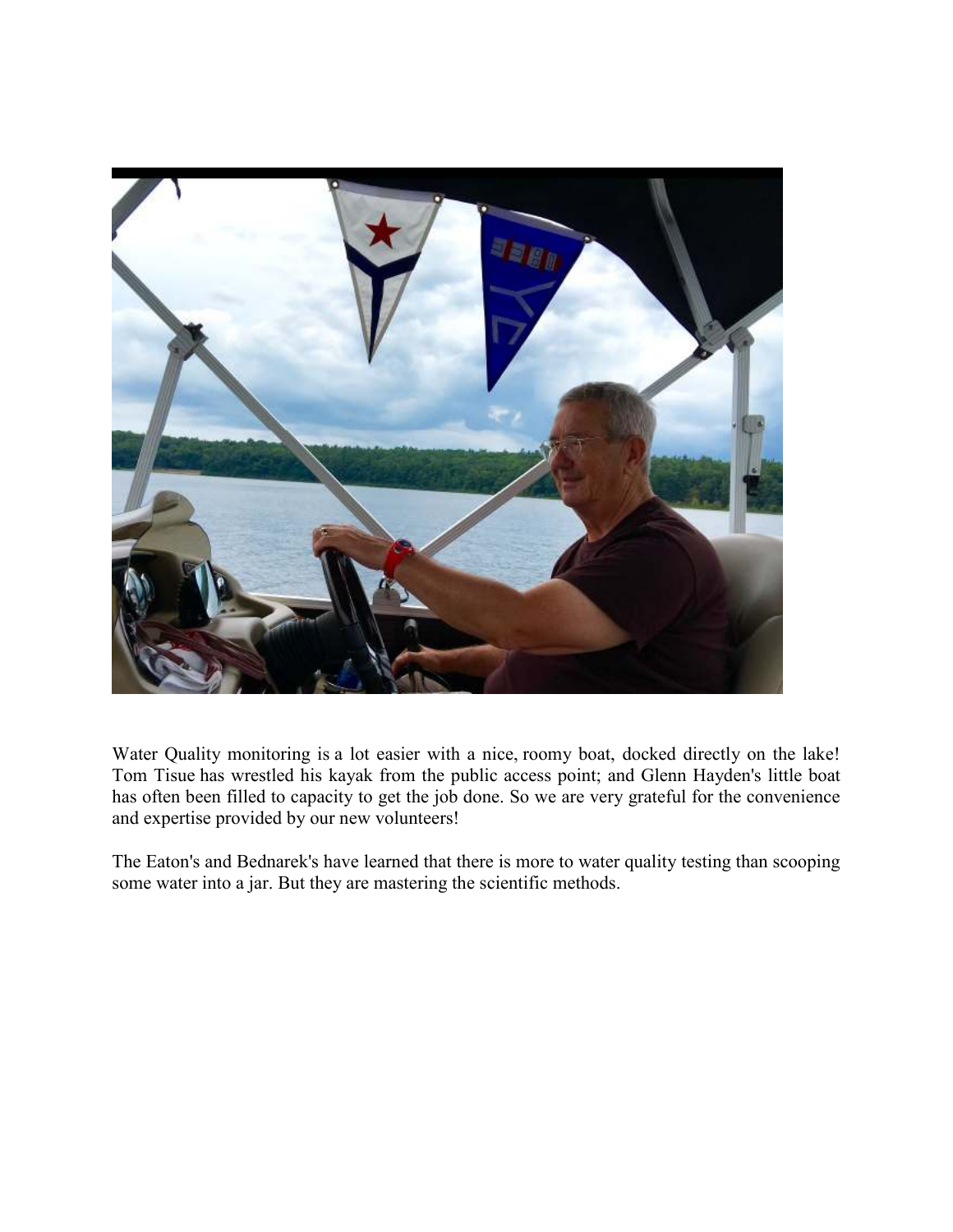

The tests include: Chlorophyll-a sampling; Dissolved Oxygen & Total Phosphorus monitoring; Temperature measurement; Transparency testing; and Invasive Plants survey.